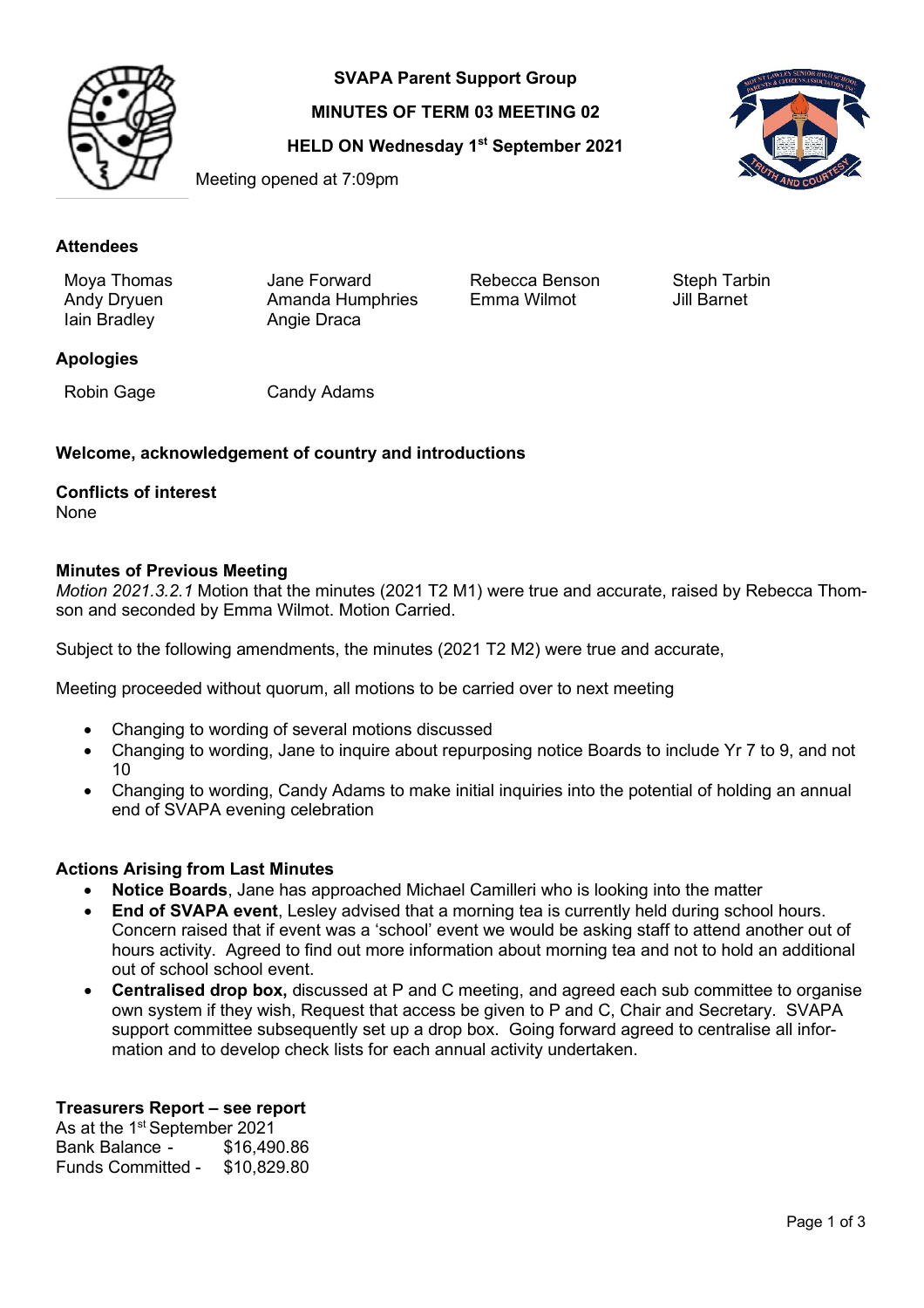Available Funds - \$21,066.75

We have received \$15,500 from LAA and again express our appreciation.

Payment for 8 x SVAPA T-shirts from Year 7 2021 parents is still outstanding. Denise requested to contact parents again.

#### **Teachers Report**

- Dream Diner Video unedited has been received, production filmed twice, one close up and the other from far away. Required editing, SVAPA PSG offered to assist finding videographer. Discussed whether we charge parents to download the video, However given the complications and difficult logistics associated, agreed to offer for free, consistent with the photos taken by Amanda.
- Year 7 Art Exhibition, students working with artist for two terms
- Candy Adams is going to run a mindfulness session for SVAPA students during early morning class
- Thanks to Jill for the costume support
- SVAPA t-shirts agreed to display and potentially sell, existing excess stock at new parent welcome evening in October. A stocktake will be done of existing stock and sizes reported back.
- Year 7 Camp at Point Walter from  $24<sup>th</sup>$  to  $26<sup>th</sup>$  October. A welcome to country is being facilated by St Catherine's University.
- Tiny works is coming up
- Ms Thomas on leave last two weeks of this term. Ms Diggins overseeing SVAPA workshops
- SVAPA Planning day coming up

#### **General Business**

- *Motion 2021.3.2.2* Motion to provide SVAPA Student Awards up to \$1800 comprising \$1500 for Tiny works grants and \$300 for End of year awards. Raised by Jane Forward. Seconded by Emma Wilmot. Motion carried.
- *Motion 2021.3.2.3*. to spend up to \$450 for catering for SVAPA Year 7 2022 Parents welcome evening occurring in October raised by Iain Bradley seconded by Amanda Humphreys. Motion Carried.
- *Motion 2021.3.2.*4 Motion to provide funding for Year 7's to attend Awesome Festival up to \$1200. Raised by Jill Barnet. Seconded by Jane Forward. Motion Carried.

#### Future Motions Required

- Motion required to spend up to \$500 for production and editing Year 8 MSND Video
- Motion required to spend up to \$500 for SVAPA Art Exhibition at Year 7 Sundowner
- Motion required to spend up to \$1500 for Saturday Workshops Artists
- Motion required for future engagement of artist to redesign logo by 2025 for \$250
- Motion required to reimburse Jill Barnet for costumes and accessories purchased for Year 8 MSND Production up to \$150
- Motion required to spend up to \$500 for mindfulness sessions for SVAPA's to be run during an early morning class in Term 2
- Discussed archiving of DVD's for previous Year 8 MSND productions
- Jane provided update from P& C meetings, discussed Kiss and Ride, P and C are requested if anyone knows of a traffic engineer to assist. Discussed new engagement committee and directing any general enquiries received in SVAPA PSG facebook group direct to school admin, rather that respond in facebook groups that aren't moderated. Jane will follow up with Michael re: honour boards.
- Jane and Angie met to discuss sponsorship going forward and for LAA the possibility of selling sponsorship packages and naming sponsorship.